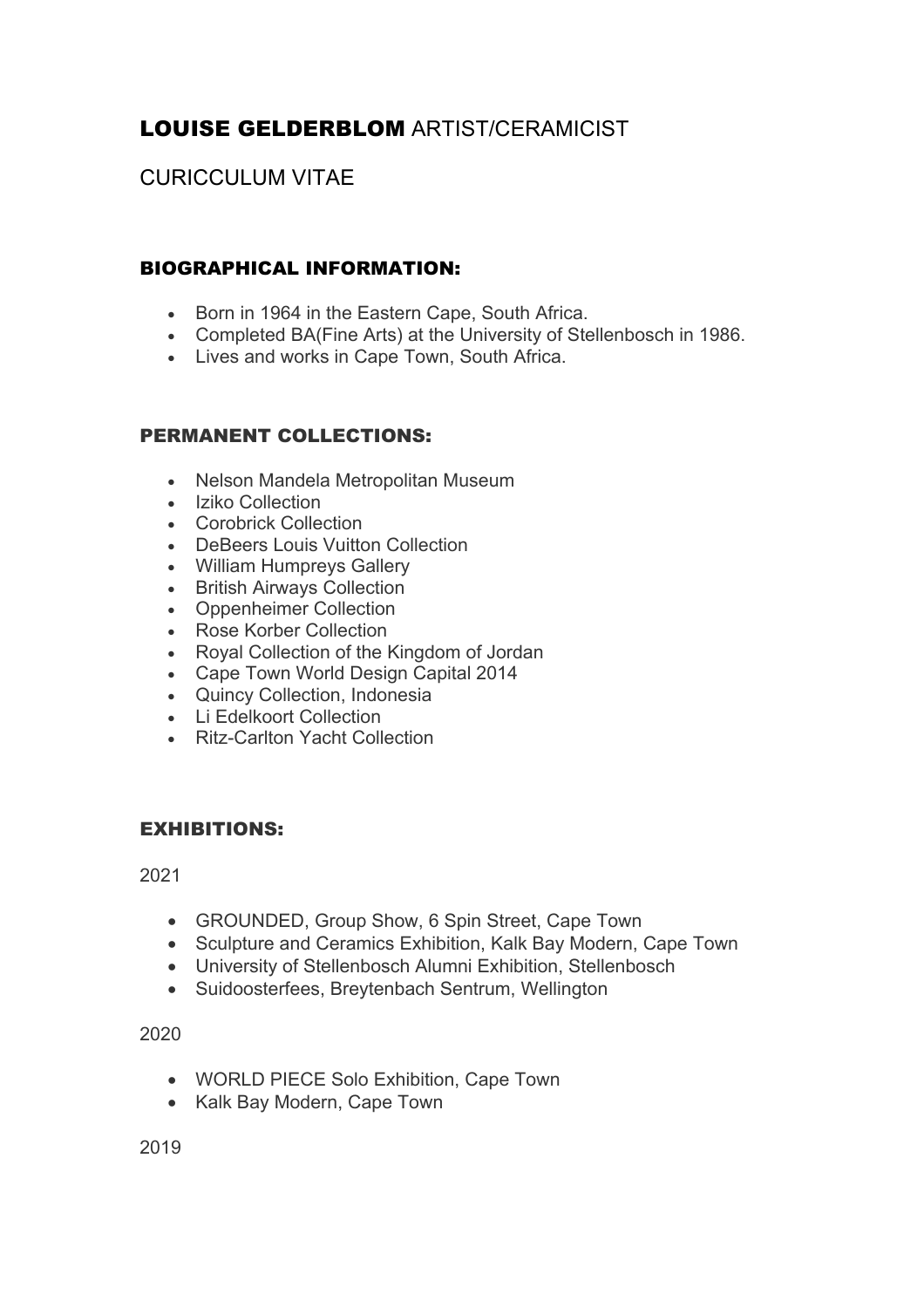- 100% DESIGN The Botanical Office, Cape Town
- Kalk Bay Modern, Cape Town
- Southern Guild, Cape Town
- Africa Nova, Cape Town
- Delaire Graff, Stellenbosch
- South African Exhibition at Revelations Biennale Arts et Metiere, Paris
- 1000 Vases, Paris

## 2018

- Southern Guild, Cape Town
- 100% DESIGN, Johannesburg Invited as Guest Artist
- Kalk Bay Modern, Cape Town
- Africa Nova, Cape Town
- Delaire Graff, Stellenbosch
- Ceramics South Africa, Gauteng

## 2017

- 100% DESIGN, Cape Town
- CLAYTHERAPY, Association for Visual Art, Cape Town
- CLAY/Ground, Stellenbosch
- Ceramics South Africa National Exhibition
- Kalk Bay Modern , Cape Town
- Delaire Graff, Stellenbosch

## 2016

- Maison & Objet Human Made, Paris
- Guild Design, Cape Town
- Rose Korber at Provenance
- That Art Fair, Cape Town

## 2015

- Maison & Objet Human Made, Paris
- Guild Design, Cape Town
- Passion and the Still Life, Guild, Cape Town
- Rose Korber at Provenance

- Kalk Bay Modern, Cape Town
- Ceramics SA National Exhibition
- Seeking Eden, Natalie Labia Museum, Cape Town
- Ebony, Franschhoek
- Pierre Cronje, Cape Town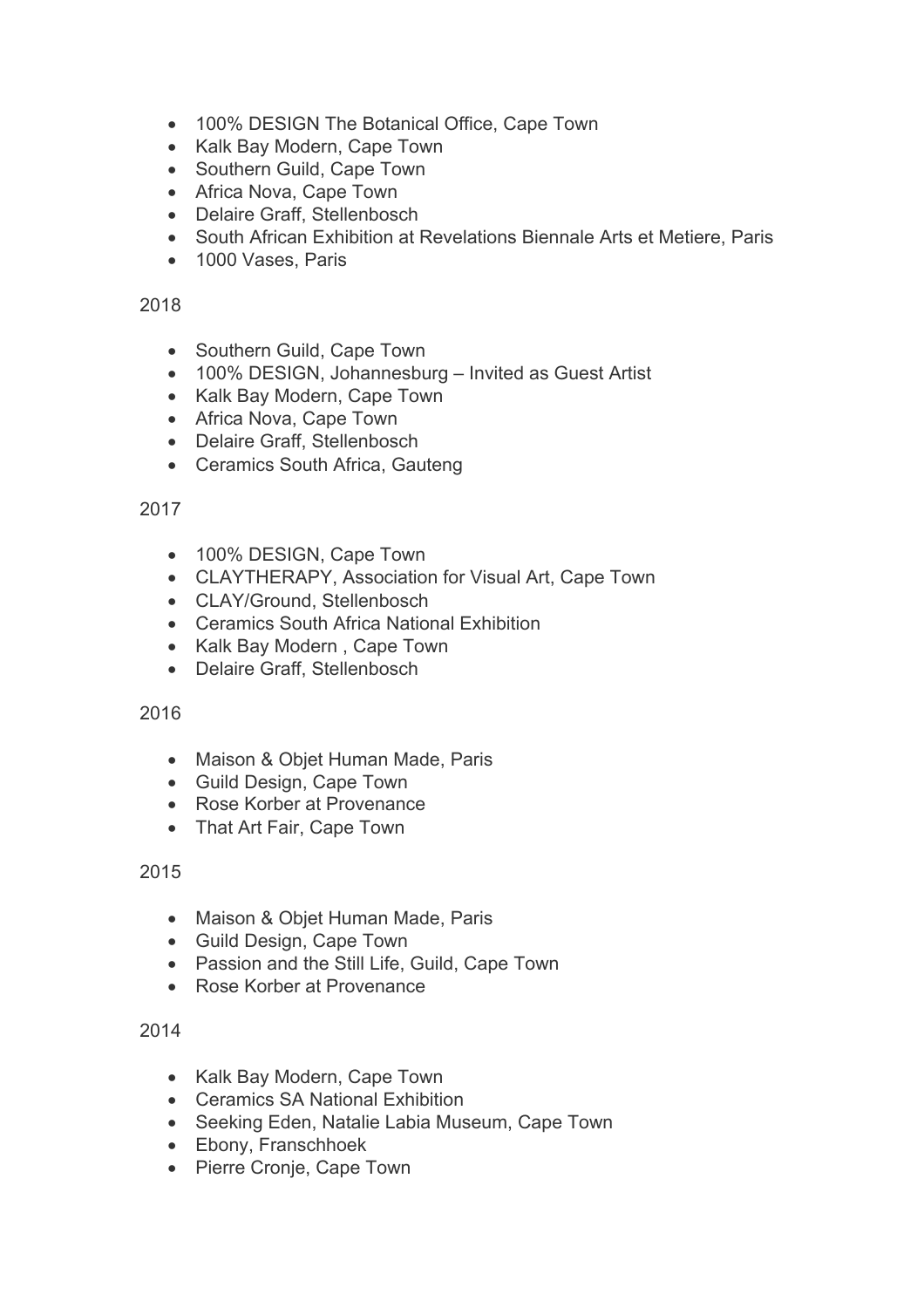- Make It New, Cape Town
- Cape Town World Design Capital, Helsinki

2013

- Women in Clay Exhibition, Cape Town
- Rose Korber Art Salon, Cape Town
- Three Things Exhibition, Cape Town
- Black and White, Kim Sacs, Johannesburg
- Still Life, AVA, Cape Town

2012

- TCAC collection, Design Indaba
- Kalk Bay Modern, Cape Town
- Design House Exhibition, Helsinki
- Southern Guild Exhibition, Johannesburg
- National Ceramic Exhibition, Pretoria
- La Motte Exhibition, Franshhoek
- Louise Gelderblom Clay Therapy Light Exhibition, Cape Town
- Recently/Onlangs Solo Exhibition, Cape Town
- Rose Korber Art Salon, Cape Town

2011

- Design Indaba Salon Privé
- Rose Korber ceramics exhibition
- IS Art Exhibition, Clay Festival, Franschhoek
- Grand Provence Exhibition, Franschhoek
- Regional Exhibition, Ceramics SA, Cape Town
- Rose Korber Art Salon

2010

- Design Indaba Expo: Louise Gelderblom Stand Cape Town
- Design Indaba Expo: CCDI Stand Cape Town
- Rust en Vrede Exhibition: Tea bowls Cape Town
- Kim Sacks Gallery: Vessels Exhibition Johannesburg
- National Ceramic Exhibition, Franschoek
- Black to Luxury Exhibition, Cape Town
- Ceramics South Afrca Corobrik SA
- Rose Korber Art Salon, Cape Town

- Design Indaba EDIDA stand, Cape Town
- "On top of the world" Exhibition, Cape Town
- DTI Craft Exhibition, Pretoria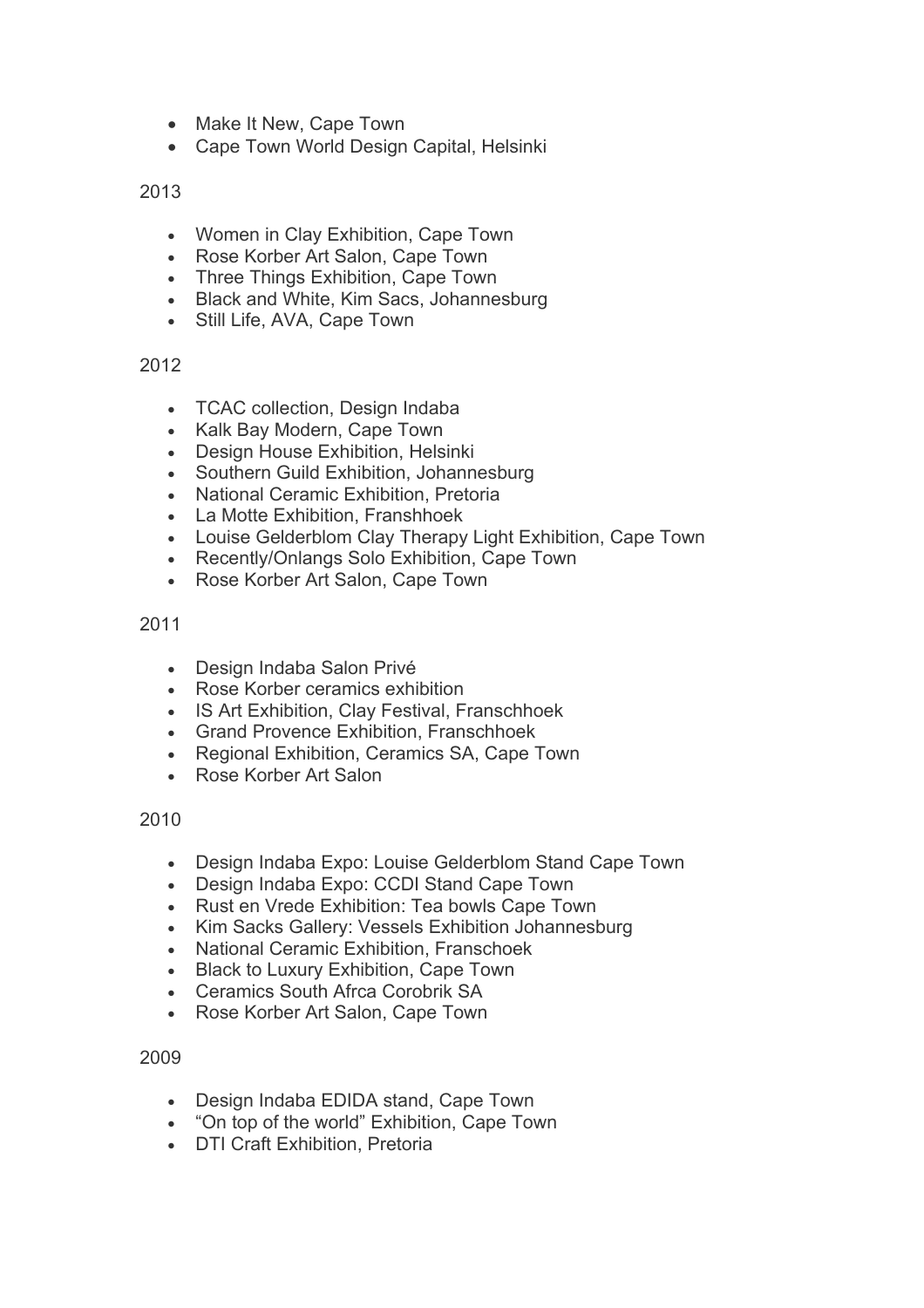• "David Walters and Friends" Exhibition, Wiiliam Humfreys Gallery, Kimberley

## 2008

- Winner EDIDA Award for Best Craft Designer (Elle Deco International Design Award)
- "NowHere" Solo Exhibition, Cape Town<br>• "Ceramics South Africa" National Exhibit
- "Ceramics South Africa" National Exhibition, Johannesburg
- "iLunch" Exhibition, Rooms on View, Johannesburg
- "David Walters and Friends" Exhibition, Wiiliam Humfreys Gallery, Kimberley
- Biscuit Mill Exhibition, Clementina Gallery, Cape Town
- Regional Ceramics South Africa Exhibition, Cape Town

## 2007

- "It's beautiful here" Exhibition, Rockefeller Centre, Washington
- Solo Exhibition, Potter's Shop, Cape Town
- "One of a kind", Johannesburg
- "David Walters and Friends" Exhibition, Wiiliam Humfreys Gallery, Kimberley
- "Ceramics South Africa" Regional Invited guest and judge
- "Greenhouse Effects", Clementina Gallery
- "Craft Icon" Exhibition, Spier
- Rose Korber Art Salon, Cape Town

#### 2006

- "Ceramics South Africa" National Exhibition, Cape Town
- Design Indaba, Cape Town
- Amaridian Gallery, New York
- Rose Korber Art Salon, Cape Town

#### 2005

- "Ritual and Renewal" Exhibition, Clementina Gallery, Cape Town
- Design Indaba, Cape Town
- New Work, Clementina Gallery, Cape Town
- APSA Regional Exhibition, Cape Town
- "Landscape" Exhibition, Rose Korber, Franschoek
- "Family Matters" Exhibition, Potters Shop, Cape Town
- "Louise Gelderblom and Friends", Riebeek Kasteel
- "From Harare to Higgovale", Conran Group, London and Paris
- "Louise Gelderblom Summer 05/06", Okha, Cape Town
- Rose Korber Art Salon, Cape Town